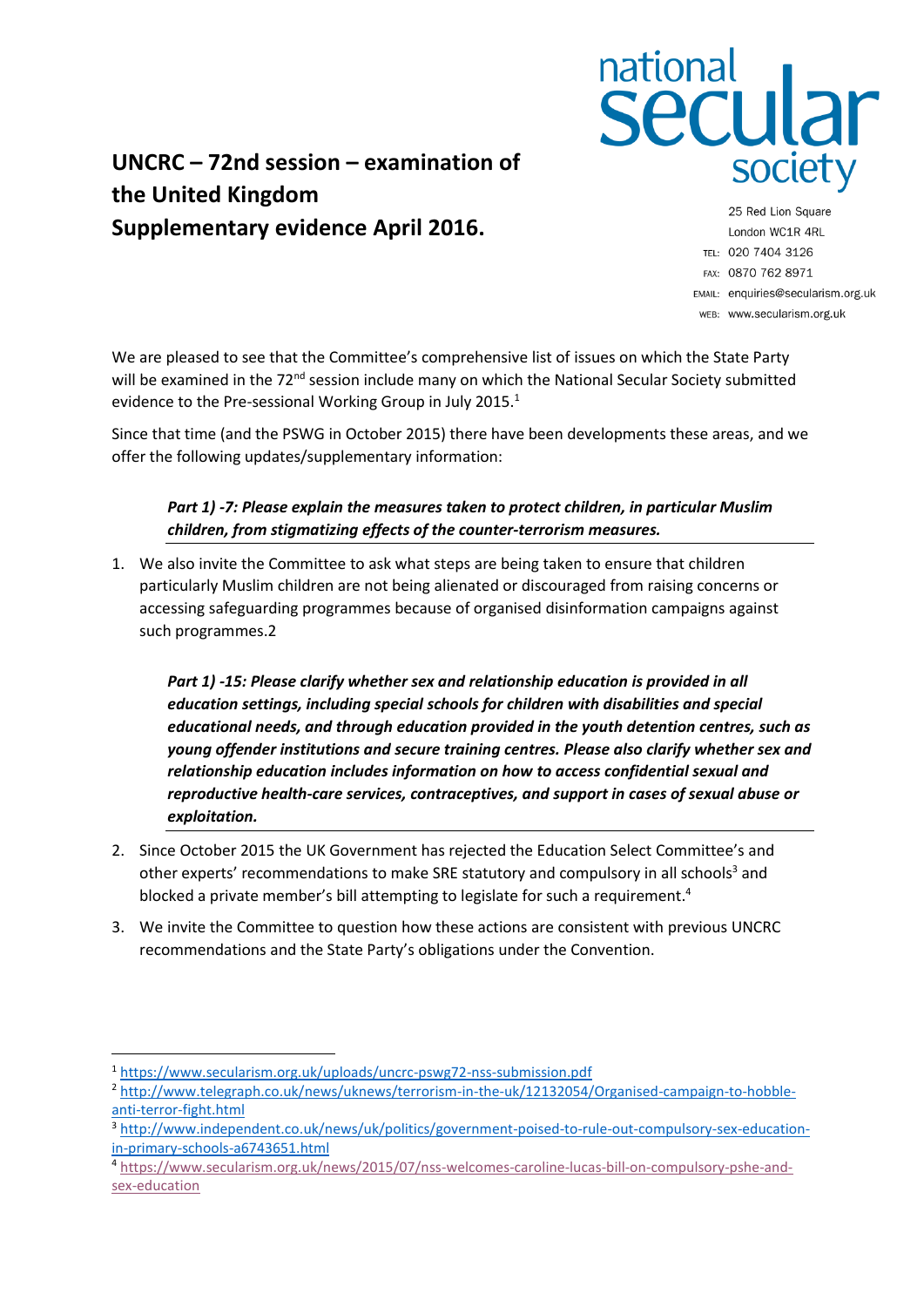- 4. While many schools practise good sex and relationship education (SRE) which includes information on how to access confidential sexual and reproductive health-care services, contraceptives, and support in cases of sexual abuse or exploitation, many do not.
- 5. LGBT children are also put at risk by the ability of faith schools to teach SRE within their religious framework, which can ignore LGBT issues or include negative or discriminatory teachings about LGBT sex and relationships.<sup>5</sup> SRE taught through a religious ethos can also deny children access to information about reproductive health-care services and contraceptives. 6
- 6. In our evidence to the PSWG we raised our concern that successive governments have permitted parents to withdraw their children from some parts of sex education lessons. Which potentially leave children vulnerable where parents exercising the right of withdrawal, often on religious grounds, may not be providing this information at home.
- 7. We do not believe that these concerns can be divorced from those raised by the Committee in Part 1 Item 15. We therefore invite the Committee to question the State Party on how the current arrangements over parental right of withdraw relate to the State Party's convention responsibilities.

## *Part 1) -18: Please provide information on the efforts to end the segregation in education in schools in Northern Ireland and to end academic selection for post-primary education on the basis of transfer tests.*

- 8. We see little evidence on, or enthusiasm, for progress in this area despite the Committee's previous recommendations. At present around 93% of children in Northern Ireland attend religiously segregated schools.
- 9. We therefore urge the Committee to strongly recommend that the State Party makes a commitment to phase out religiously segregated publicly-funded schools in Northern Ireland and replace them with integrated schools within a defined and reasonable timeframe.
- 10. We invite the Committee to strongly recommend that the State Party follows up this commitment by inviting partners in the education sector to bring forward proposals to accelerate the growth of integrated non-discriminatory schools – as recommended by the Committee. Such partners could include Integrated Education Northern Ireland<sup>7</sup> and the educational charity Educate Together – which has wide experience in overcoming issues with segregation and obstacles to integrated schools in the Republic of Ireland.<sup>8</sup>
- 11. Although the situation vis-à-vis religious segregation of school children and the potential breeches of children's Convention rights is particularly extreme in Northern Ireland, many state funded schools in England, Scotland and Wales are also free to discriminate against potential pupils on the basis of their parents' religion or belief.
- 12. We urge that the Committee takes this opportunity to recommend that the State Party ensures that all new schools are fully inclusive and equally welcoming to children of all religion and belief

 $\overline{a}$ 

<sup>5</sup> <http://www.pinknews.co.uk/2016/03/29/comment-sex-education-is-letting-british-teenagers-down/>

<sup>6</sup> [https://www.secularism.org.uk/news/2015/07/diocese-stresses-purity-and-virtue-of-chastity-in-catholic](https://www.secularism.org.uk/news/2015/07/diocese-stresses-purity-and-virtue-of-chastity-in-catholic-schools-sex-education-guidelines)[schools-sex-education-guidelines](https://www.secularism.org.uk/news/2015/07/diocese-stresses-purity-and-virtue-of-chastity-in-catholic-schools-sex-education-guidelines)

<sup>7</sup> <http://www.nicie.org/>

<sup>8</sup> <https://www.secularism.org.uk/news/2016/03/educate-together-awarded-secularist-of-the-year-prize>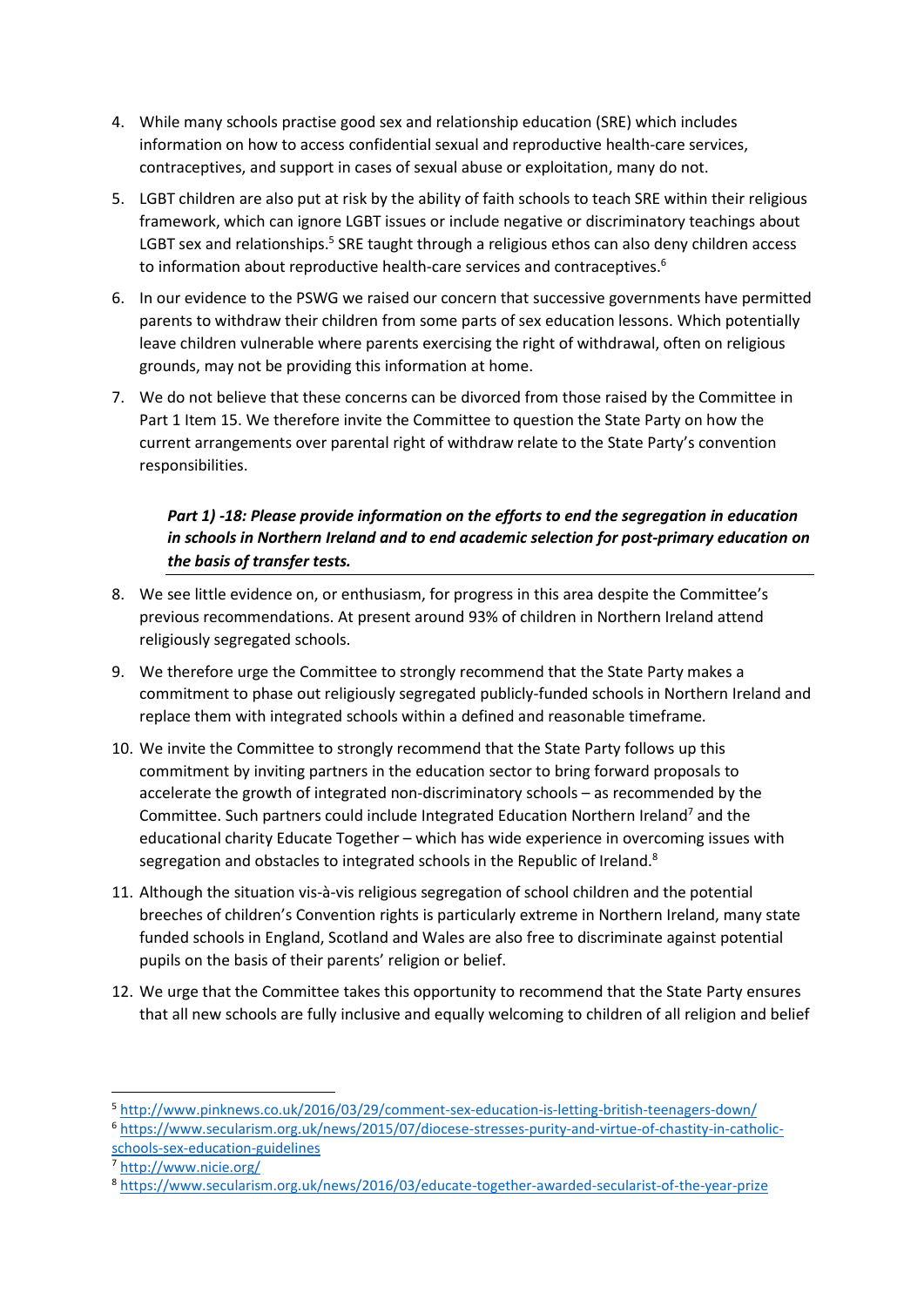backgrounds; prepare children for their role as equal citizens of a multicultural, religiously diverse liberal democracy; and encourage the development of children's autonomy.

13. We urge that the Committee takes this opportunity to recommend that the State Party ensures that sufficient places at non-religious publicly-funded schools are available in all areas to preclude any need for children to be allocated to schools run by a religion with which the parents are not connected, or that would conflict with the parents' philosophical convictions.

*Part 1) -22: With respect to the concluding observations on the report submitted by the State party under the Optional Protocol to the Convention on the Rights of the Child on the sale of children, child prostitution and child pornography (CRC/C/OPSC/GBR/CO/1), please update the Committee on the measures taken or planned to implement its recommendations. Please also update the Committee on any follow-up to the recent inquiries on child sexual abuse and exploitation, including child sexual exploitation by gang groups in Rotherham (Jay inquiry) and sexual abuse by the clergy (Goddard inquiry).*

- 14. The last nine months have continued to see a series of revelations over systemic child abuse in UK institutions.
- 15. An important development is the launch of the Independent Inquiry into Child Sexual Abuse (IICSA), chaired by Hon Justice Lowell Goddard. The Committee's questioning and recommendations should ensure that the IICSA's (and similar inquiries in Scotland and Northern Ireland) terms of reference (ToR) and powers of discovery are sufficient to ensuring that the State Party is meeting its obligations to the UNCRC.
- 16. The IISCA relates solely to England & Wales, is not solely concerned with clerical abuse, although abuse in the Anglican and Catholic Churches are among the first areas of investigation. Others are Cambridge House, Knowl View and Rochdale, Children in Custodial Institutions, Children outside the UK, Child Sexual Exploitation by Organised Networks, three institution or areaspecific inquiries (Lambeth Council, Nottinghamshire Councils, Rochdale and Westminster, Cambridge House, Knowl View), Residential Schools, The Internet and the late Lord (Greville) Janner.
- 17. We invite the Committee to examine the terms of reference (ToRs) of all the national Inquiries (England & Wales, Scotland and Northern Ireland) and their powers, e.g. of discovery, summoning witnesses and the extent to which evidence is given under oath and therefore open to charges of perjury if incorrect, and whether the ToRs include investigations into potential breaches of relevant aspects of the Convention and optional protocols.
- 18. Our assessment of the Scottish $9$  and Northern Ireland<sup>10</sup> inquiries are that their terms of reference are worryingly narrower and restricted than the Goddard Inquiry. Scotland's only include children "in care" Northern Ireland's also only include children in care, specifically not those in schools (nor those abused by clerics). These Inquiries do not cover other cases of clerical abuse.
- 19. Even on their limited ToR, victims have expressed strong dissatisfaction with both Inquiries. The Scottish Inquiry is progressing so badly victims are threatening to boycott it because they allege failure or refusal of the relevant Minister even to meet victim groups.<sup>11</sup> There appears to be no

**.** 

<sup>9</sup> <https://www.childabuseinquiry.scot/about-the-inquiry/terms-of-reference/>

<sup>10</sup> [http://www.hiainquiry.org/index/acknowledgement\\_forum/terms-of-reference.htm](http://www.hiainquiry.org/index/acknowledgement_forum/terms-of-reference.htm)

<sup>&</sup>lt;sup>11</sup> [http://www.heraldscotland.com/news/14190409.Boycott\\_threat\\_to\\_historic\\_child\\_abuse\\_inquiry/](http://www.heraldscotland.com/news/14190409.Boycott_threat_to_historic_child_abuse_inquiry/)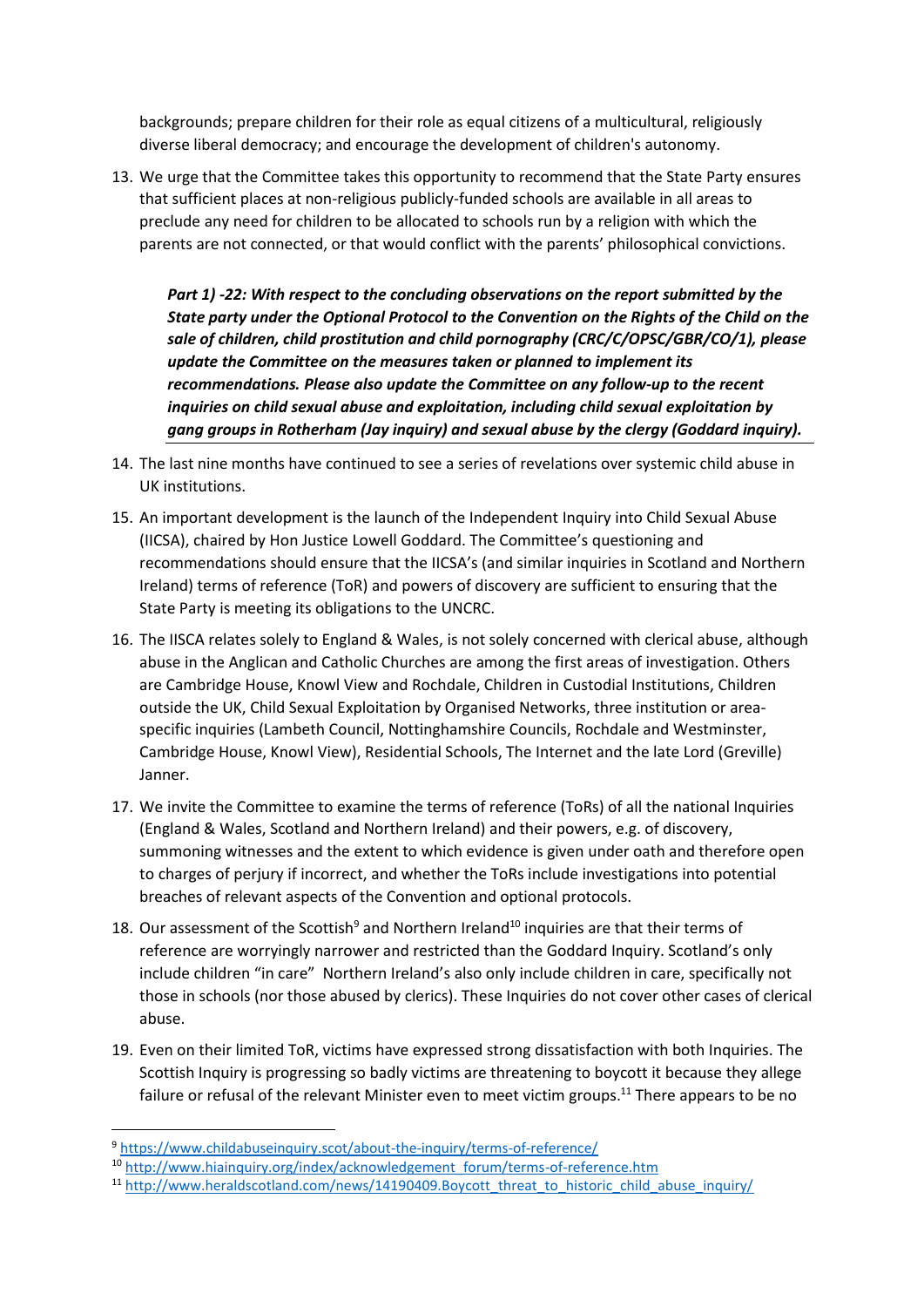provision for compensation of Scottish victims for the abuse itself, solely compensation being limited to modest legal expenses<sup>12</sup> and possibly for loss of time. Amnesty is leading the call for the Northern Ireland Assembly to consider compensation for victims, something we believe would be a Convention right.

- 20. There are serious grounds for concern that abuse will be found to have been much more prevalent in Scotland and Northern Ireland per capita than in England. Scotland's Cardinal O'Brien blocked an independent inquiry into cases of historic sexual abuse a year before resigning over his own inappropriate sexual conduct, the Catholic Church has admitted. Cardinal O'Brien was reportedly a "predator" who was involved in dozens of cases of sexual misconduct dating back to the 1980s. Several Catholic dioceses straddle the border between Northern Ireland and Ireland, where reported abuse has been on an internationally unprecedented scale.
- 21. It seems plausible that the ToRs have been restricted to save embarrassment for the Church, which is very influential in both countries.
- 22. We recommend that the Inquiry ToRs are tightened throughout the UK at least to the level of those of the IICSA for England & Wales, and for all to be augmented as appropriate by any additional elements arising from the examination of ToRs we invite above.
- 23. We further recommend that the Committee asks the State Party to take all necessary steps to ensure:
- 24. Mandatory reporting of abuse connected with institutions, including clerical institutions, with appropriate criminal sanctions for non-compliance and for destroying evidence and not providing evidence that is available.
- 25. A complete lifting of time bars / and statutes of limitations for criminal, civil cases and for legal aid purposes.
- 26. Child sexual exploitation by gang groups is outside our own remit, so we simply that the Committee may wish to enquire about the many other cities in England where similar gang exploitation has been uncovered, and what has been learned from these collectively and what action is being taken collectively. We understand the other cities include Derby, Oldham, Oxford, Peterborough and Stockport.
- 27. We recommend that the State Party is asked to report on the effectiveness and application of the Code of Practice for Victims of Crime<sup>13</sup> in England and Wales and equivalent codes in other parts of the UK, enquire what systematic steps are taken to publicise the Code and to audit compliance with the Code and remedy shortcomings.

## **Other**

**.** 

28. We are disappointed that the Committee has declined to raise any issues of children's freedom of religion and belief in this session. As one example we point to the concerns we raised in our evidence to the PSWG was the children's rights implications of the UK nations' various laws on collective worship.

<sup>12</sup> <https://www.childabuseinquiry.scot/media/1121/determination.pdf>

<sup>13</sup> [http://www.cps.gov.uk/legal/v\\_to\\_z/code\\_of\\_practice\\_for\\_the\\_victims\\_of\\_crime\\_\(victim\\_s\\_code\)\\_-](http://www.cps.gov.uk/legal/v_to_z/code_of_practice_for_the_victims_of_crime_(victim_s_code)_-_legal_guidance/#a03) [\\_legal\\_guidance/#a03](http://www.cps.gov.uk/legal/v_to_z/code_of_practice_for_the_victims_of_crime_(victim_s_code)_-_legal_guidance/#a03)